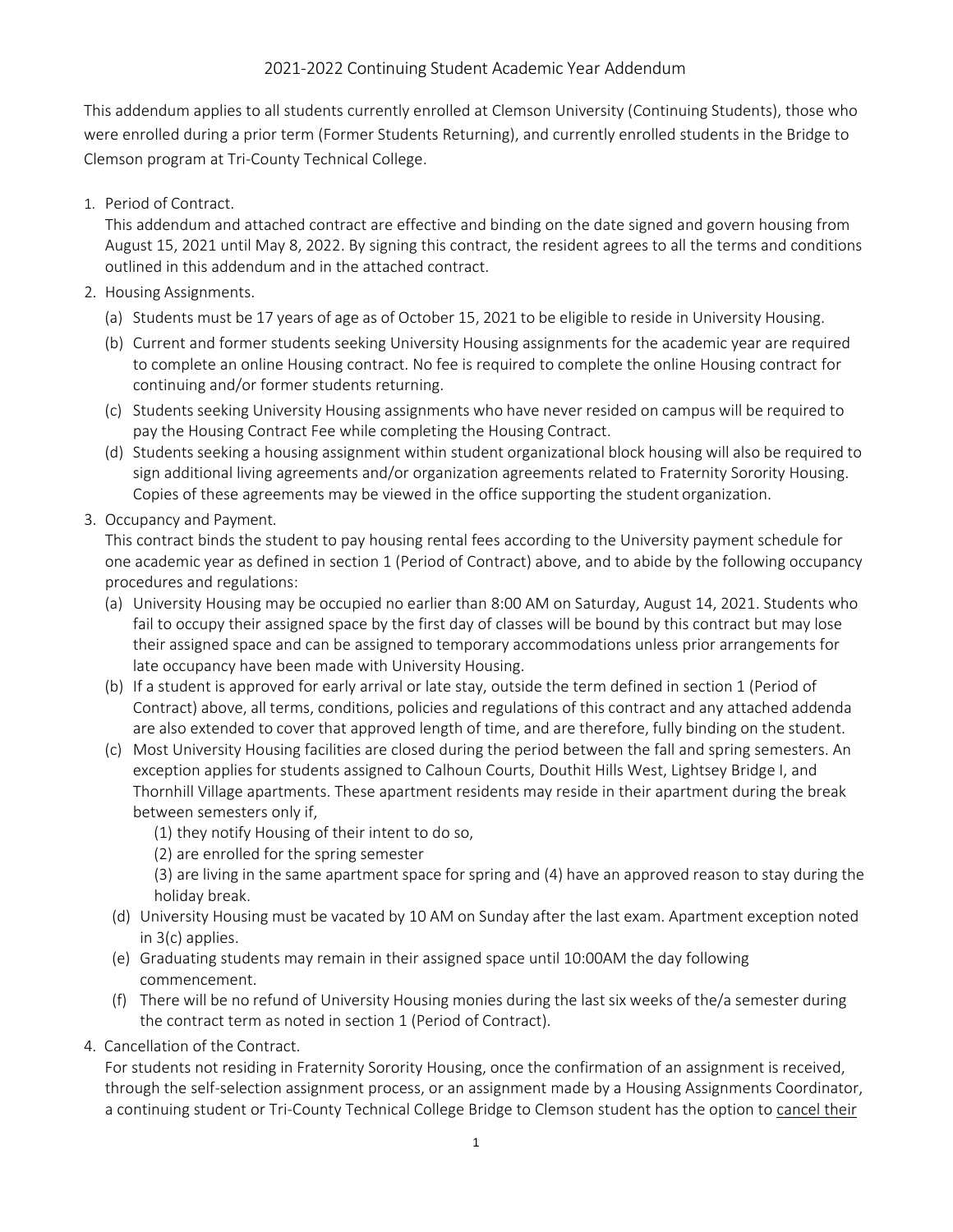## 2021-2022 Continuing Student Academic Year Addendum

electronically signed contract within 72 hours of confirmed assignment. After this timeframe has elapsed, failure to cancel as prescribed constitutes a legally, binding contract for the academic year.

The academic year contract may be cancelled for the following reasons only:

- (a) Withdrawal from Clemson University; or,
- (b) Withdrawal from the Bridge to Clemson program at Tri-County Technical College; or
- (c) Failure to complete academic criteria as determined by the Bridge to Clemson program at Tri-County Technical College (grade and credit hour requirements) at the end of the spring term of the 2020-21 Academic Year; or,
- (d) Transferring to another college or university; or,
- (e) Marriage (no more than four weeks prior to the wedding date); or,
- (f) Circumstances determined by the University to be sufficiently extenuating as to warrant cancellation (documentary evidence will be required).
- 5. Contract Cancellations and Fees.
	- (a) Students, who request cancellation of this Contract due to extenuating circumstances, must do so by submitting an online Appeals Form located on the Clemson Home website. Housing & Dining's Appeals Committee will review the request, determining approval or denial of request, and will notify the student of the decision.
	- (b) The Housing & Dining Contract is legally binding and must be upheld by the student until notification has been received via email from the Housing & Dining Appeals Committee.
	- (c) Cancellation fee, an amount not to exceed a semester's rental rate for the area assigned, will be applied to the student's iRoar account based on the circumstances of cancellation.
	- (d) Fraternity Sorority Housing residents are to abide by the terms in Contract Cancellations and Fees, item 5, of Fraternity Sorority Housing section below.
- 6. Proper Notice of Cancellation Request.

Students who desire to request cancellation of this contract must contact Clemson Home to receive instructions.

7. Appeals Committee.

Students are encouraged first to contact the University Housing Assignments Office with concerns regarding the contract cancellation process. If the concerns are not resolved satisfactorily, the student is encouraged to submit such concerns to the Appeals Committee. Fraternity Sorority Housing residents are to abide by the terms in Contract Cancellations and Fees, item 5, of Fraternity Sorority Housing section below.

8. Collection Fees.

If any collection fees are assessed or attorney's fees expended by the University in the process of obtaining unpaid housing charges, the student will be responsible for the payment of those fees in addition to the unpaid housing charges.

9. Rental Rates.

Rental rates for University Housing & Dining are published online at [www.clemson.edu/housing-dining.](http://www.clemson.edu/housing-dining)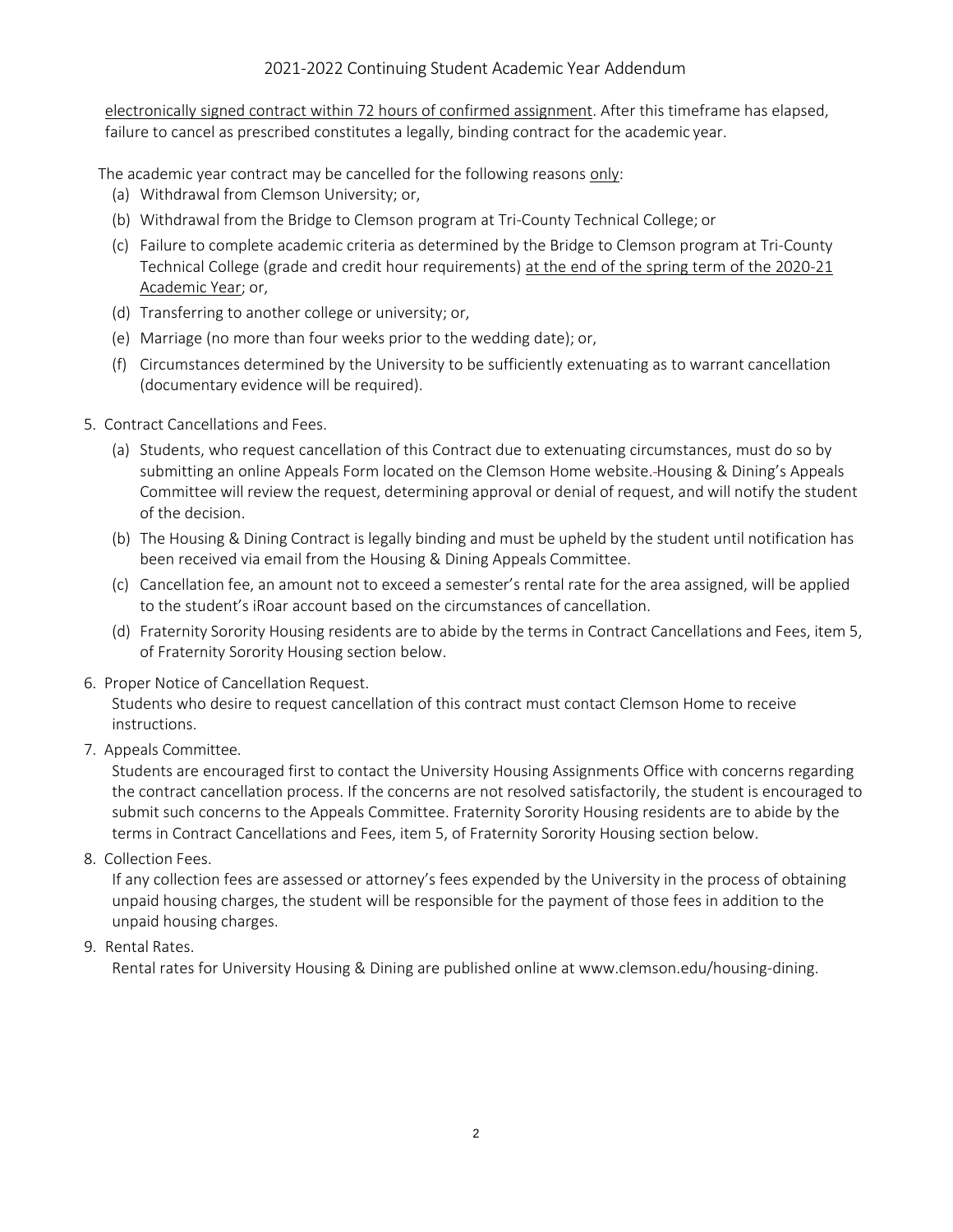## FRATERNITY SORORITY HOUSING

## 1. Residency Requirement.

Students must have completed one semester at a college or university before they are eligible to live in the Fraternity and Sorority Residential Community. New freshmen may not reside in the Fraternity and Sorority Residential Community their first semester. However, new freshmen who join student organizations during their first semester may move into on-campus Fraternity and Sorority Residential Communities for their second semester with prior approval from the organization, the organization's advisor, and University Housing if space is available.

- 2. Contractual Commitment for Fraternity and Sorority Residential Community. The contract for Fraternity and Sorority housing is legally binding at the time it is signed. Unless the student fails to enroll, the student is obligated to pay rent for the full academic year.
- 3. Cancellation of Contract Due to Change in MembershipStatus. If a student is no longer a recognized member of or disaffiliates with an organization housed in fraternity and sorority housing, the student will be reassigned to other on-campus housing per the 2021-22 Clemson University Housing Contract. Should a cancellation be granted, cancellation charges will be assessed based on the additional living agreements and/or organization agreements related to Fraternity and Sorority Residential Community housing.
- 4. Cancellation of Contract Due to Insufficient Occupancy, Damages or Loss of Recognition as a Student Organization. If a Fraternity and Sorority organization loses the use of their assigned housing due to insufficient occupancy, damages, or loss of recognition as a student organization, students will be reassigned to other on-campus housing per the 2021-22 Clemson University Housing & Dining Contract.
- 5. Contract Cancellations and Fees.
	- (a) Students, who request cancellation of this Contract due to extenuating circumstances, must do so by submitting an online Appeals Form located on the Housing & Dining website. Housing & Dining's Appeals Committee will review the request, determining approval or denial of request, and will notify the student of the decision.
	- (b) Organization leadership can support an individual resident's appeal by providing a support documentation letter indicating the desired release for the member. Should an organization support a contract cancelation of an individual resident, the organization would be financially obligated for the remainder of the contract dates which should be acknowledged in the support letter documentation.
	- (c) The Housing & Dining Contract is legally binding and must be upheld by the student until notification has been received via email from the Housing & Dining Appeals Committee.
	- (d) Cancellation fee, an amount not to exceed a semester's rental rate for the area assigned, will be applied to the student's iRoar account based on the circumstances of cancellation.